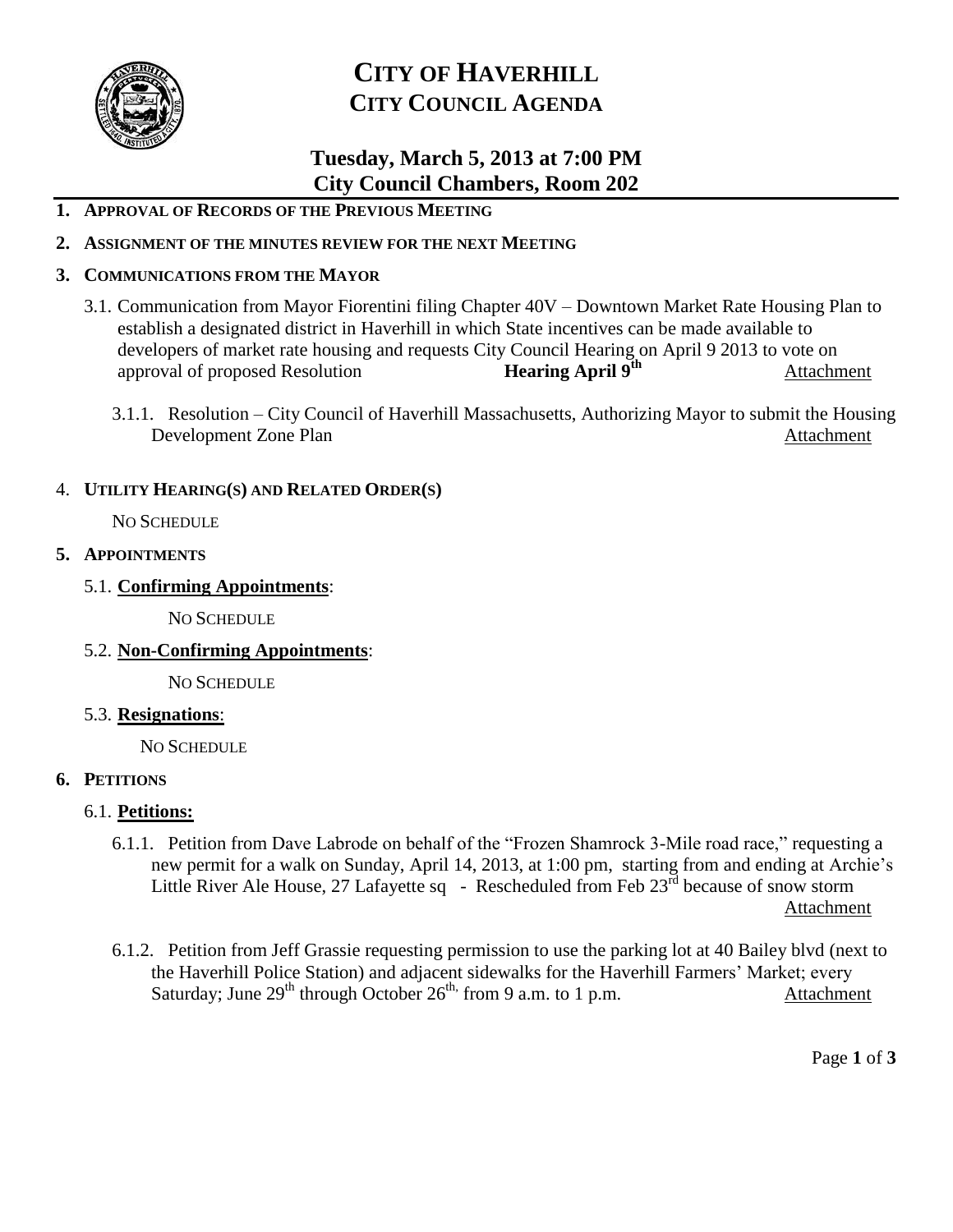

# **CITY OF HAVERHILL CITY COUNCIL AGENDA**

# **Tuesday, March 5, 2013 at 7:00 PM City Council Chambers, Room 202**

6.1.2.1.Related communication from Haverhill Police Department stating no objection to the Farmer's Market location and related stipulations Attachment

## 6.2. **Applications**:

# 6.2.1. **Applications for Tag Days 2013:**

- Haverhill Inner City Boxing *July 19th & 20th*
- **Haverhill High Girl's Field Hockey**

*October*  $12^{th}$ ,  $13^{th}$  &  $14^{th}$ 

Attachment

- 6.2.2. Application from James Conroy to renew Hawker Peddler license, to sell hotdogs, chips, soda, cookies, canned chili, water, & slush at Bradford Common; March  $1<sup>st</sup>$  thru November 30<sup>th</sup>, Monday – Sunday, 9am to 9pm *Pending Health Dept Approval & Bond* Attachment
- 6.2.3. Application from Kim Therrien for license to operate as an *employee* of a Hawker Peddler; Jim Conroy at Bradford Common (see 6.2.2) Attachment

## **7. HEARINGS AND RELATED ORDERS**

NO SCHEDULE

## **8. MOTIONS AND ORDERS**

8.1. Order: Polling Locations for all Elections held during 2013 Attachment

## **9. UNFINISHED BUSINESS OF PRECEDING MEETINGS**

NO SCHEDULE

## **10. COMMUNICATIONS AND REPORTS FROM CITY OFFICERS AND EMPLOYEES**

## 10.1. **Monthly Reports**:

NO SCHEDULE

## 10.2. **Communications from Councillors:**

- 10.2.1. Communication from Councillor Macek requesting to discuss downtown parking Attachment
- 10.2.2. Communication from Councilor Michitson wishing to announce major economic development event in Haverhill Attachment
- 10.2.3. Communication from Councilor Michitson wishing to discuss steps to reduce the City's \$3M structural deficit Attachment

Page **2** of **3**